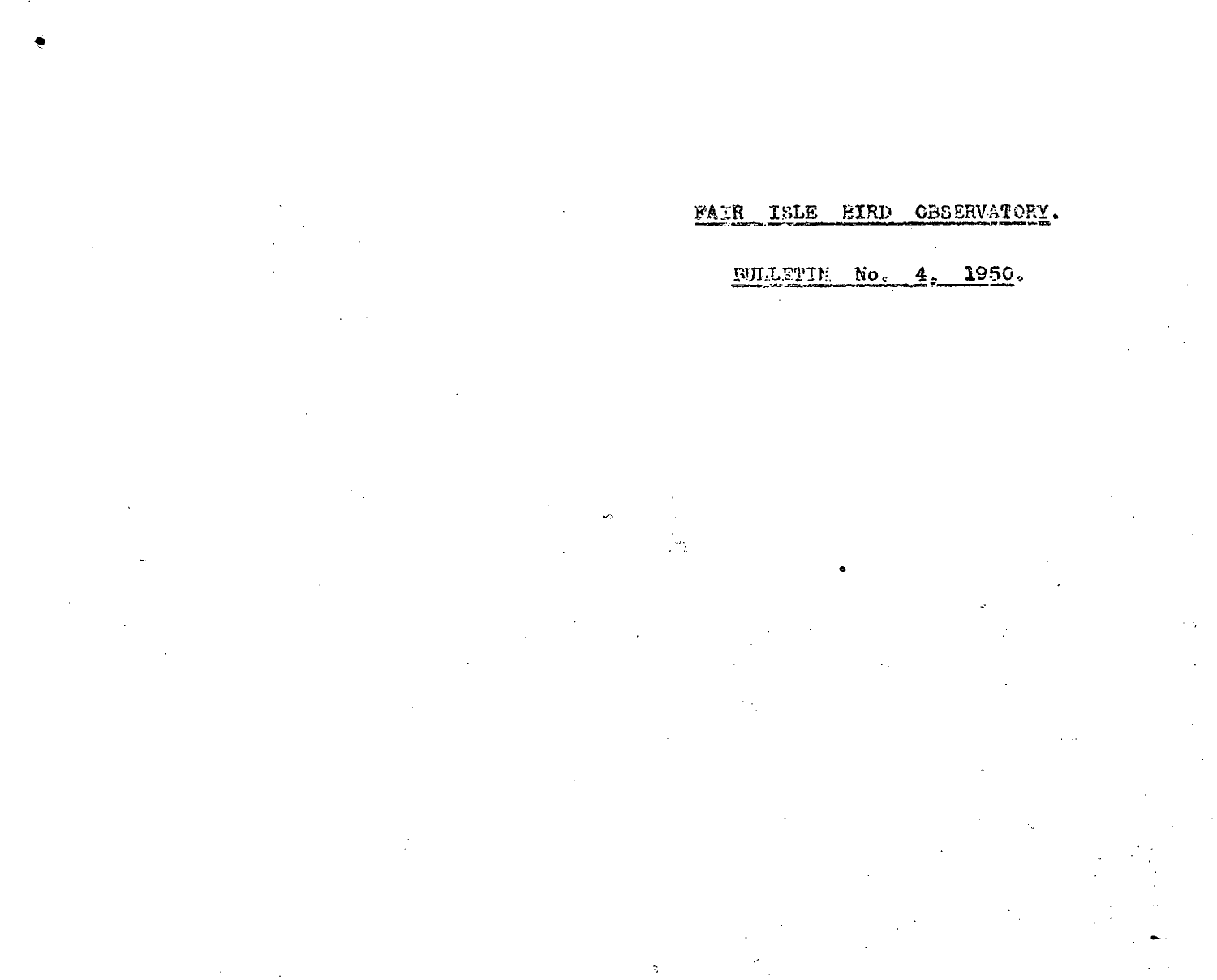#### FAIR ISLE BIRD OBSERVATORY.

#### **BULLETIN**  $\text{No. } 4$ . 1950.

#### Visits to potential Bird Observatory Sites. 1.

#### The Isla of Man. Α.

**Joy 19** 

Bruce Campbell writes that in April he and W. B. Alexander visited the Isle of Man, landed on the Calf Island, and saw Langness and the Point of Ayre, - all excellent points for the observation of Spring and Autumn passage of passerines and waders. "We felt that there were distinct possibilities about all of them, if the necessary local support was forthcoming, and a very wellattended meeting in Douglas heard W. B. A. speak on the observator: Owing to the kindness of the various observatories, he now  $:100.$ has an excellent series of slides with which to illustrate his lectures."

There is no doubt that the Calf of Man, which I was able to visit a number of times in migration seasons before the war, would make an invaluable Bird Observatory, sitused as it is in the middle of the Irish Sea. It is no more difficult of access than Skokholm, the Isle of May and other islands, and has a bigger concentration of migrant birds, and much better trapping sites, than Gither Langness or the Point of Ayre. The potential value of a station on the Calf, collaborating with those at Lundy and Skokholm, and the projected Irish Bird Observatory on the Great Saltee (see below), is too obvious to require further comment. **It is perhaps** a hopeful sign of increasing interest in the idea that I have been invited to lecture at the Manx Museum, during the coming winter, on the Fair Isle Bird Observatory.

> $B<sub>o</sub>$ The Great Saltee.

Major R. F. Ruttledge and a companion spent May lith-22nd on the Great Saltes, with a view to examining its potentialit: : les as the site for Ireland's first Bird Observatory. - Major Ruttledge spent a month on Fair Isle in September-October last year, studying Bird Observatory methods and techniques, and went away fully determined to establish a similar station in Ireland, if at all possible.

Of this visit to the Saltee he writes:  $"I$  will only say that it was far above my highest hopes, and if Autumn proves as good  $($  though/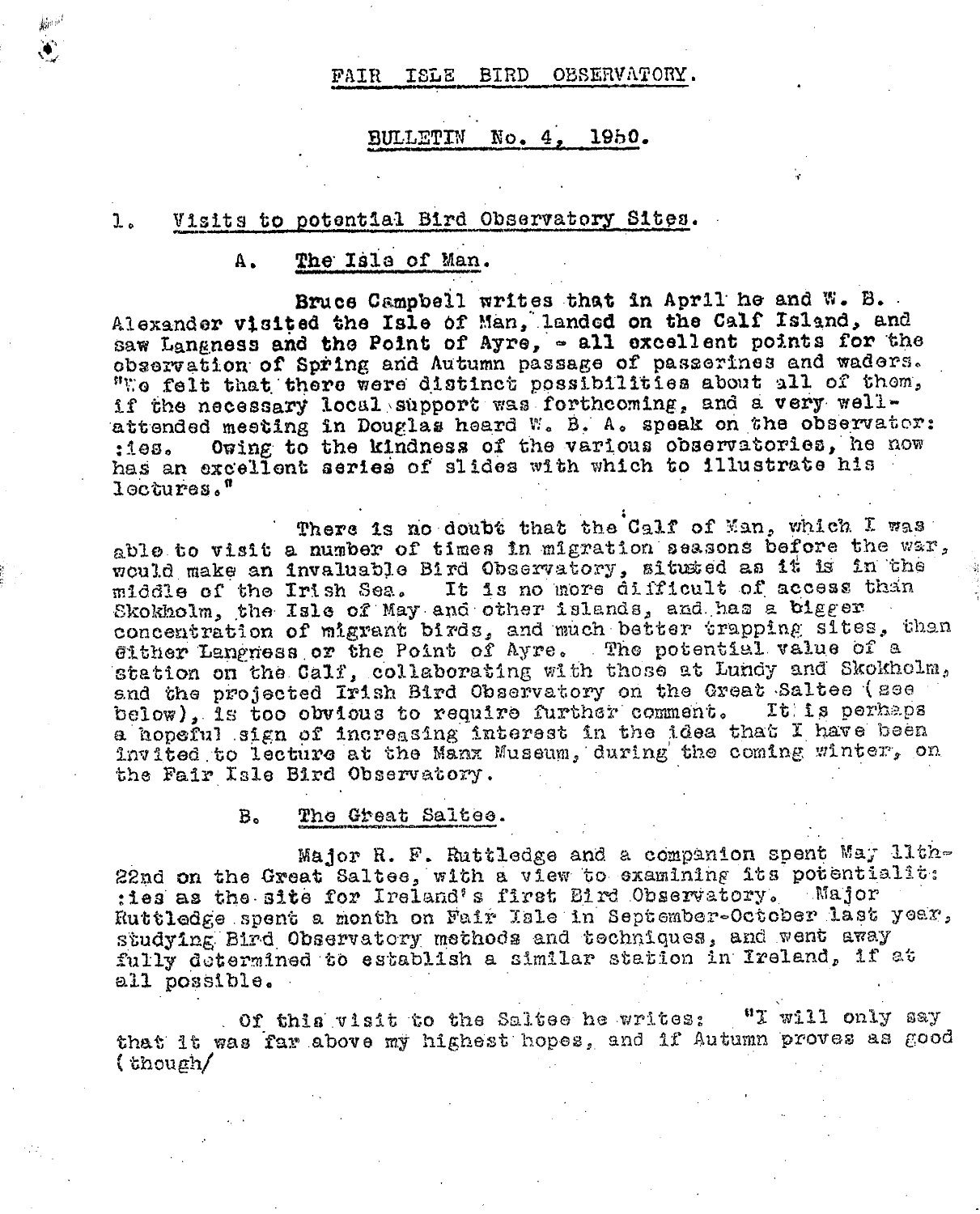(though I fear the cover will be dense) then it is well worth every effort to develop it as a first-class Bird Observatory. We hope to have a small Heligoland in Autumn: as it was, we used most Heath Robinson apparatus in the way of nets, and, after many failures in experiments, we trapped in a flue-net the size of a bath-towel 3 Sedge and 2 Garden Warblers and 9 Whitethroa g. The netting was of too large a mesh, and we lost through that nearly 40 There was a very good variety and good numbers of birds birds! Two English crnithologists followed us, and, though each day. most migrants had gone ... they added a new bird to the Irish list - a mals Black-headed Bunting - and the third Irish record of the Garden Warblers, Blackcaps, Redstarts und Turtle Woodchat Shrike. Doves were aome of our most interesting migrants."

I have asked Major Ruttledge to contribute a fuller account of his Saltes observations to the next issue of this Eulle: :tin. All Bird Observatory workers will join in wishing him every possible success in his efforts to establish an active Bird Obseva; :tory on this splendid island.

#### $\sigma$ . Utaira, Norway.

Dr. Holger Holgersen, Konservator of Stavanger Museum, writes that he hopes to visit the island of Utsira - where Dr. Schaanning has already done such useful preliminary work (see Stavanger Huseum ARBOK, 1935-36 and 1936-37) - in September-October, in order to explore the island's possibilities as an observation-point for Autum migrants. He hopes to be accompanied by Mr. John Hyatt, of Cambridge, who has had expecience at the Isle of May. The ersetion of a permanent station there is probably out of the question, however, as the Stavanger Museum is already committed to the upkeep of a trapping and ringing station - dealing mainly with migrant waders - at Revtangen.

#### D. Nolacy, Faeros Eslands.

At the end of June I was able, through the kindness of Licut. Comdr. G. C. Leslia (who visited Fair Isle Guring the Spring migration of 1949), to visit my friend, Niels Petersen a Bothi, on the island of Nolsoy in the Faerces. We discussed with Peterson the peasibility of his establishing Bird Observatory nethods of study, and found him most enthusiastic. His own garden, which is rich in cover, is admirably situated on the eastern side of the village, and seems to be the Mecca of all the small migrants drifted to this faland on east and south-east winds. We were able to advise hin on sites for two Heligoland-type traps adjacent to his  $h$ ova $\sigma/$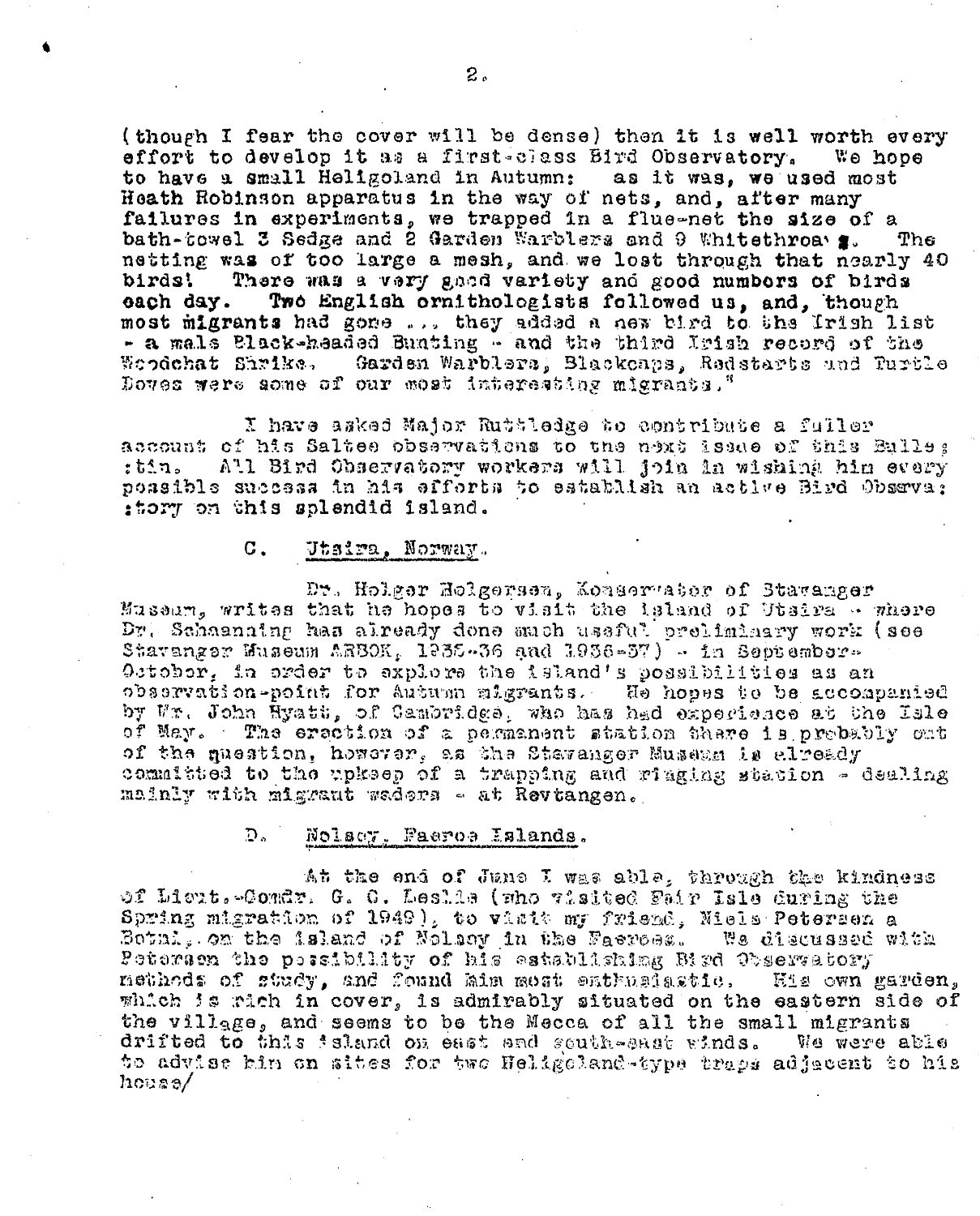house. and I hope that some progress will be made along these lines in the near future.

It is Petersen's with to maintain the closest contact with British Bird Observatories. His detailed account of birdmigration as observed on Nolsoy in 1949, and which appears as an Appendix to this report, is ovidence of this, and I would like to ank that British Bird Observatories return the compliment by Beading him a cepy of their Annual Reports. The gesture will be greatly appreciated. His address is - Niels Fr. Potersen a Botni, Eclsoy, Faeroe Islands.

Whilst in Paeroc I had the pleasure of mecting Dr. A. V. Tening and members of his scientific staff on board the Danish research vessel "DANA". Dr. Taning told me that when cruising nearly 100 miles north of the Faerecs, in the first week of June, a manter of House Martins came on board the ship.

#### $\varepsilon$  . Weather Ships.

 $\blacktriangle$ 

Bruce Campbell writes that, as a result of the notice concenting Weather Ships in B. T. O. Bulletin No. 37, there have been four firm applications for voyages from Trust members, who have been put in touch with the Marthe Superintendent at the Neteerological Office. "We have also got a member of one of the erews making regular reports, and he has been put in touch with E. A. Duffey of Leicester, since most of his chastvations concern sea-birds".

#### Gibraltar Point Bird Observatory.  $\mathfrak{D}_{\mathfrak{m}}$

Lenten Ottaway has sent the following notes of Spring mevements at Gibraltar Point. "Except where otherwise stated our passage is all to SW. both in Spring and Autumn".

ECODED CHOW Corvus cornix. A late bird moving, June 4th. CHAFFIRCH Fringilla coulets. Heavy passage, b 19th, with ea. 350 on 9th, 320 on 11th and 1200 on 19th. - Reavy passage, March 9th  $(Soo$ Eulletin No. 1 for similar report from Spurn Point and Fair Isle;. CORN EUNTING Emberiza calandra, We moving in three

particu, June 4th.

WOODDARK Lullula arborea. Singly, May 7th and 29th. TREE PIPIT Anthat trivialis. Four on May Sth; five on Ney 7th.

YELLOW WACTAIL Motacilla flava flavissima. First on April 13th; peak on April 30th of 12, and up to four most days to May 29th.

SPOTTED/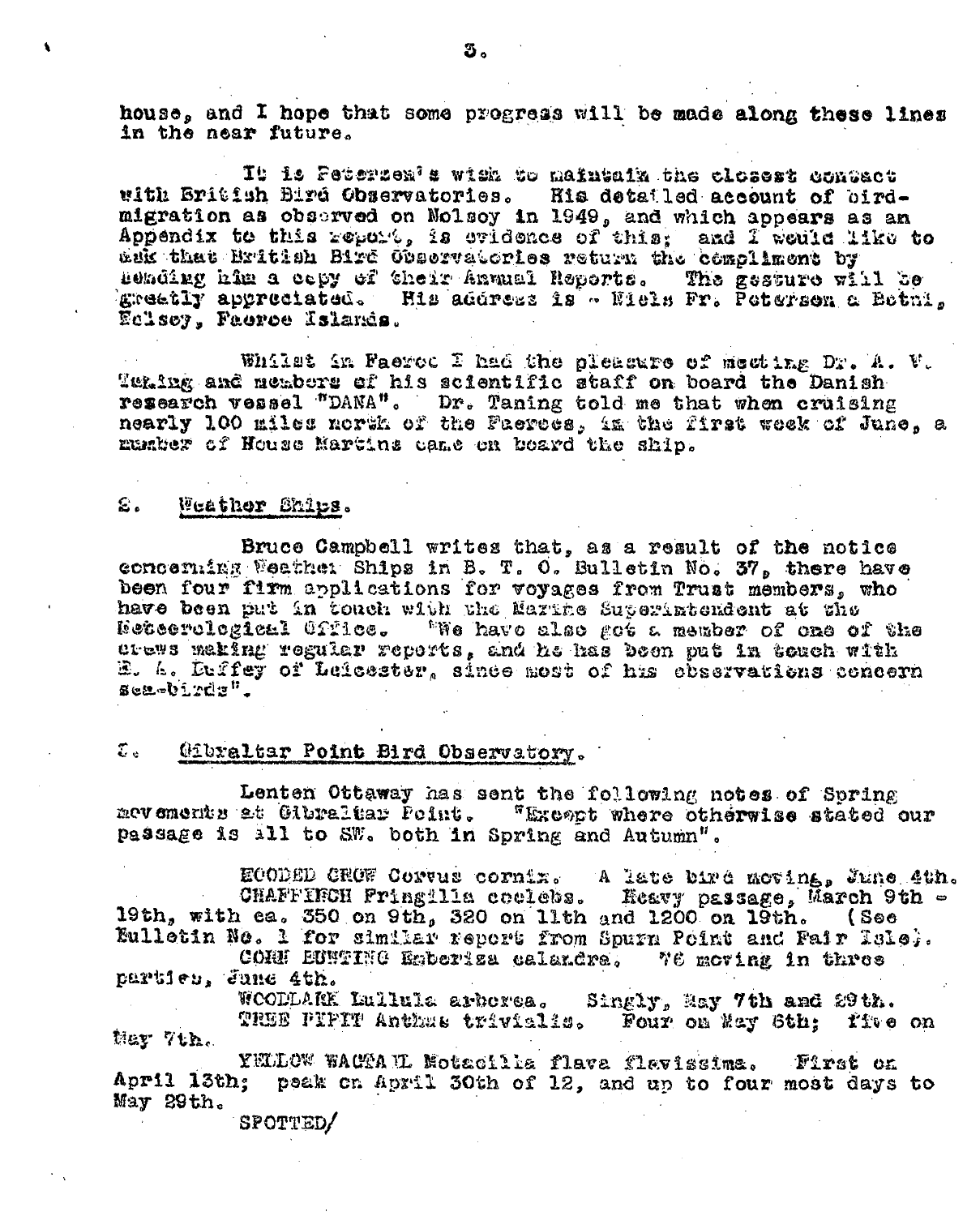SPOTTED FLYCATCEER Muscicapa striata. From May 20th to June 3rd, with 12 on May 21st (12 ringed). WILLOW WARBLER phylloscopus trochilus. Eight on April 7th, 30 on May 1st, odd birds to May 26th (25 ringed). CONNON WHITETHROAT Sylvia communis. First on April 22nd, odd birds throughout May (15 ringed). LESSER WHITETHROAT Sylvia curruca.  $(3 \text{ ringed}).$ WHEATEAR Oenanthe cenanthe. Six on April 13th and others eight on April 30th, twenty on May 1st, from two to six on  $d$ aily: most days to end of May. BLACK REDSTART Phoenicurus ochrums. Ad. male, April 9th. COM ON REDSTART Phoenicurus phoenicurus. From May 6th -27th, up to four birds most days (8 ringed). Heavy passage May 1st and again with **HIRUNDINIDAE.**  $S\texttt{wifts. May}$  27th  $\sim$  30th. SWIFT Apus apus. Over 600 on June 18th (? early return  $passes)$ . NIGHTJAR Caprimulgus europaeus. Ad. male caught and ringed, May 21st. CUCKOO Cuculus canorus. Peak passage May 27th - June 4th with up to fifteen daily (2 ringed, 1 juv.). TURTLE DOVE Streptopelia turtue. Peak passage May 27th - $30th$ , with ca. 100 on 27th, ca. 50 on 28th, ca. 120 on 29th, and ca. 80 on 30th. (See para 4 below). WHIMBREL Numerius phaeopus. Steady passage to north,<br>April 15th = May 29th, with 14 on May 10th and 12 on May 18th. Spurn Bird Observatory. 4. G. H. Ainsworth writes that the week-end May 20th-21st was the best time during the Spring migration, Redstarts, Willow Warblers, Whitethroats, Whinchats and Wheatears being numerous. Forty-one birds were ringed on the Sunday, and, if there had been sufficient personnel to work both traps, the total would certainly

have been much higher.

TURTLE DOVES were passing through during the week previous to June 4th.

5. Ringed Bird Recoveries.

Some very interesting recoveries are reported by L. Ottaway, Hon. Warden at Gibraltar Point;

SONG/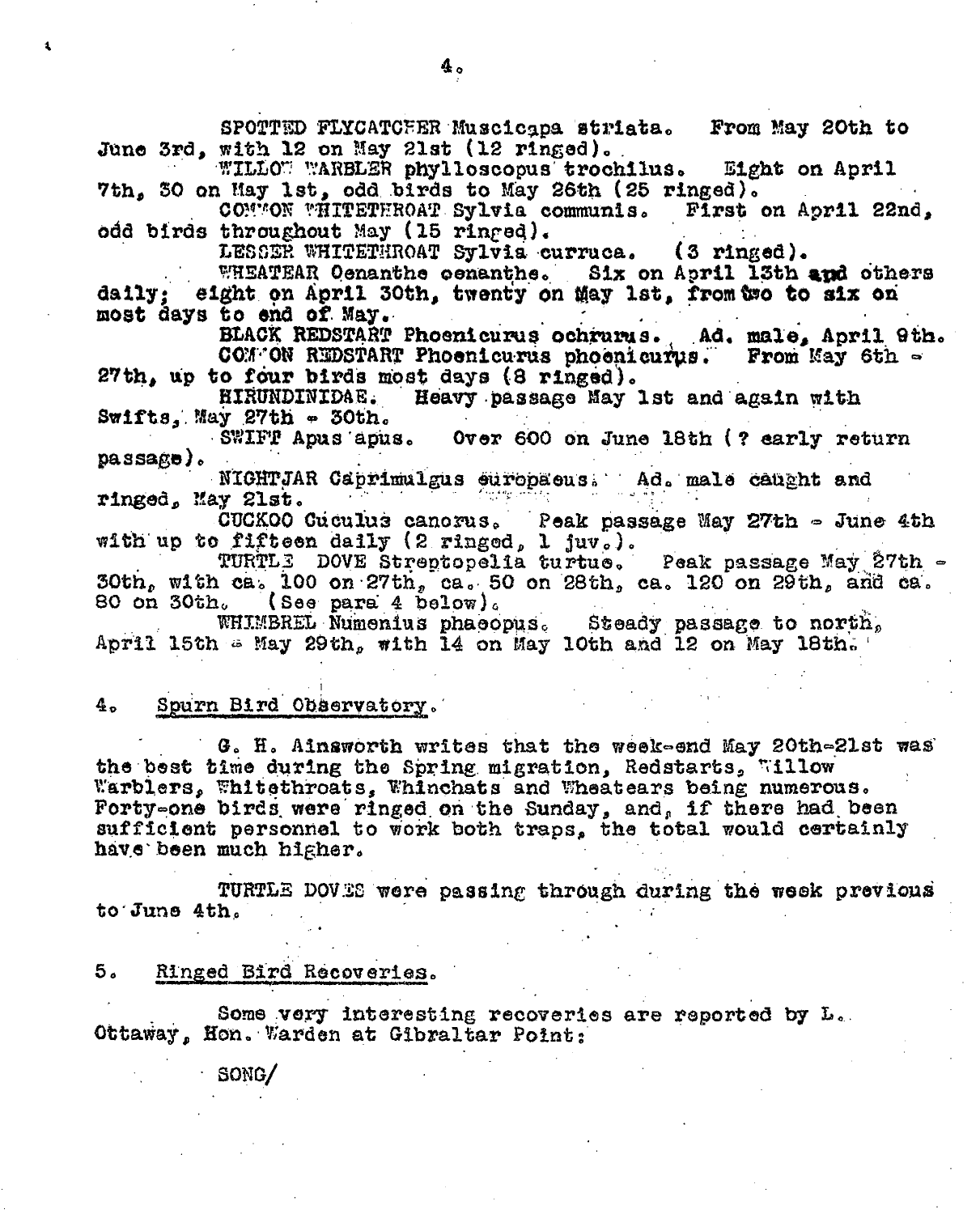SOND THRUSH Turdus ericetorum. Ringed October 12th, 1949, recovered Santander, North Spain, on February 5th, 1950.

BLACKBIRD Turdus merula. Ringed October 12th, 1949, and recovered at Rendsburg, Denmark, on April 23rd, 1950.

Both birds were ringed on a day of big BLUE TIT Parus coeruleus passage, when 184 were ringed.

APPENDIX

Two COMMON WHITETHROATS Sylvia communis ringed in 1949 at Gibraltar Foint were recovered in the trap this year, one within three days of the date originally ringed.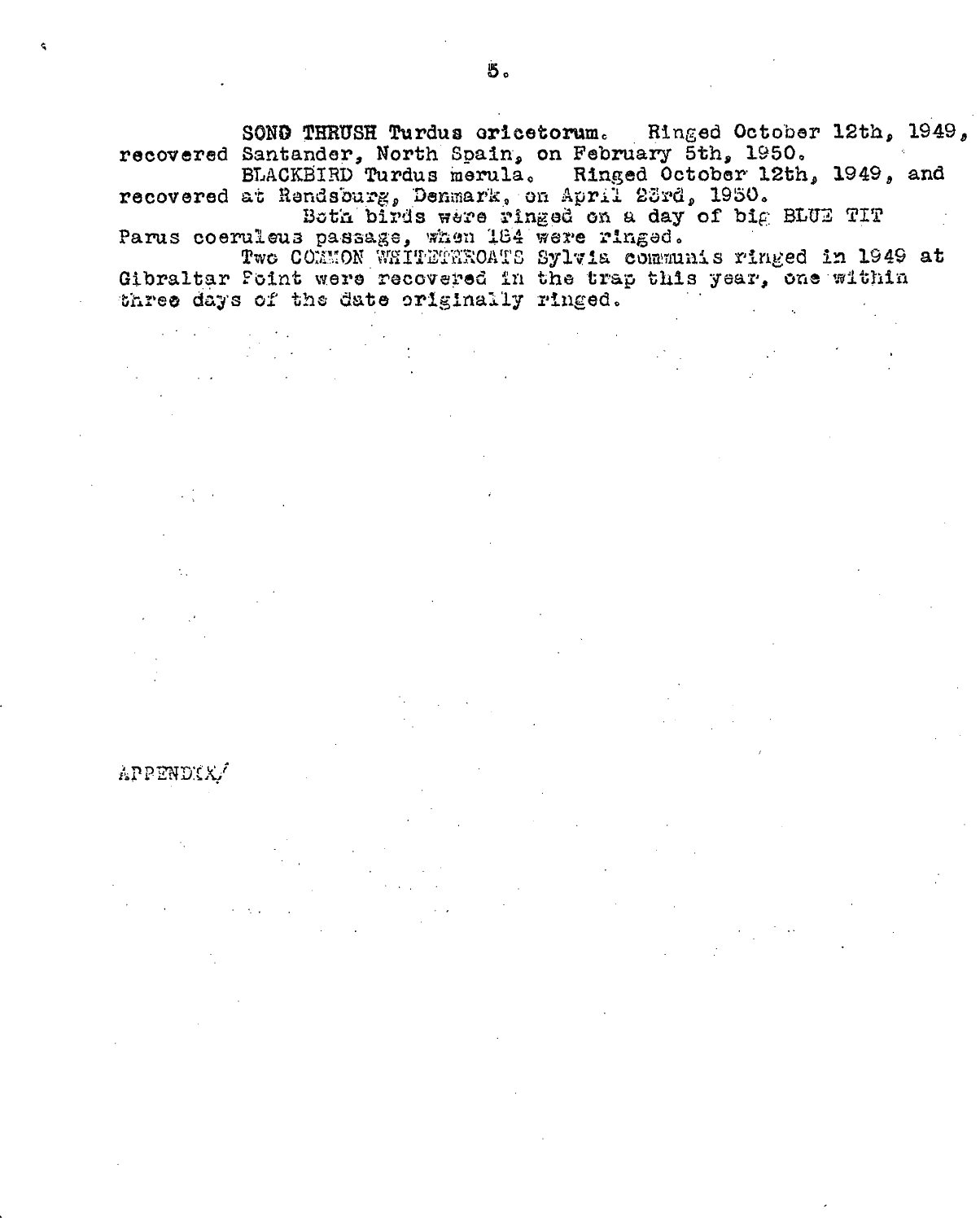## APPENDIX.

# Bird-Migration at NOLSOY, FAEROE ISLANDS, during 1949.

## Contributed R Miels Fr. Petersen.

In addition to their value as a record for comparison with observations at the British Bird Observatories over the same period. the following data from Niels Petersen are of importance from a regional standpoint, since they add several new birds to the Faeroe List which I drew up for my book "The Atlantic Islands" in 1948.<br>These include the Greater Redpoll, Wood and Yellow-browed Warblers. A number of other observations refer to species which are very rarely noted in Faeroe.

In several places I have added, in parentheses, a note on occurrences at Fair Isle, and it is interesting to find that in many cases there is close agreement between movements here and at Nolsoy 200 miles to the north. It is suggested that the list below should be read in conjunction with the recent article, "The Autumn Migration<br>of 1949: Reports from Bird Observatories", in British Birds July  $(1950)$  43: 205-217.

I am grateful to my wife for affording a translation of Petersen's original notes.

 $K_2$   $K_2$ 

### Systematic List.

GREEMFINCH Chloris chloris. One in the garden for a few hours, September 13th. A male in the same place, October 8th.

GREATER REDPOLL Carduelis flammea rostrata. Three birds, April 21st. A flock of 12, of which two males were collected, visited the village on April 23rd: seen singly or in small groups of from two to five from then till 27th. (The specimens, which I have examined<br>on June 26th, 1950, have the thick bills, dark mantles and heavy flank streaks characteristic of rostrata, and provide a first record of this race from the Faeroes. One was reported at Fair Isle on April  $2$ lat.).

CHAFFINCH/

6.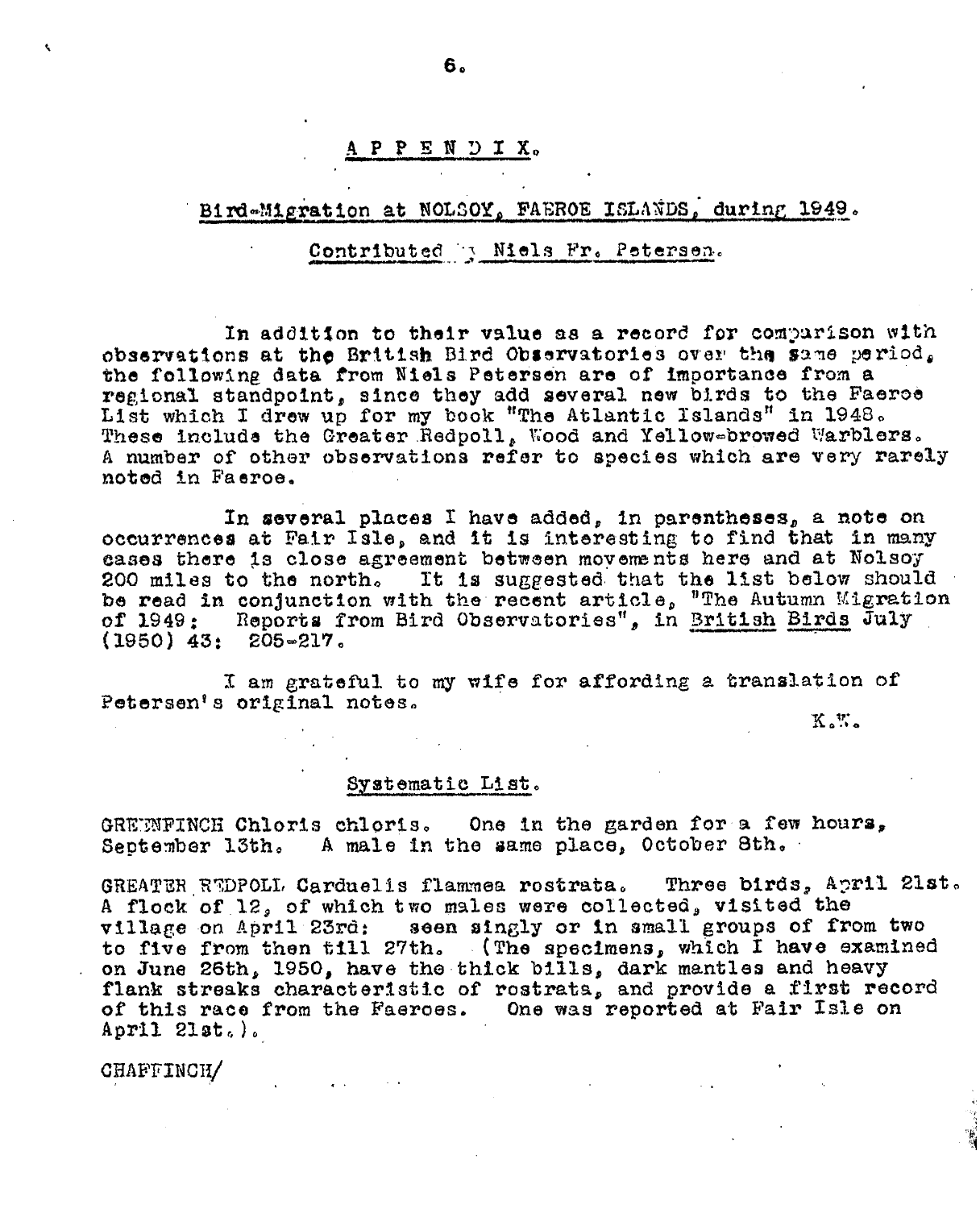CHAFFINCH Fringilla coelebs. A flock of 15, which fed daily in the fields from October 7th, came nightly to the village to roost. (The first arrival in any strength took place at Fair Isle on October 7th  $\sim$  wind SE. force 5  $\sim$  when 10 were counted). There were a few on Nolsoy October 25th and 29th, and one on November 12th.

BRAMBLING Fringilla montifringilla. Eight birds roosted in the garden from October 11th-21st. (The first batch, 11 birds, came Into Fair Isle October 6th, and 120 were counted on 8th following a night of SSE, wind at force 4).

YELLOW-HAMMER Emberiza citrinella. One in the garden, May 3rd -5th. (Also a scarce passage-migrant at Fair Isle, where one was present at the same time, May 2nd  $\approx$  8th).

Plectrophenax nivalis. Fluctuating numbers on SNOW BUNTING. Nolsoy throughout April; especially common, lst  $\in$  7th, 14th and Also seen May 5th, 8th and 20th. (There was some 24th-29th. passage at Fair Isle April 25th - 26th. The tremendous Autumn  $\cdot$  influx of Spptember 15th  $\approx$  16th, when over a thousand were present at Fair Isle, appears to have had no parallel on Nolsoy, where Autumn birds were not seen until October 14th).

SKYLARK Alauda arvensis. Two, April 12th; five, April 18th. Two sang over the infield during May, and one in the village area from June 18th - 21st. Two pairs were apparently breeding at the end of July. (Nolsoy and Torshavn mark the limit of its breeding range in the north-west).

MEADO" PIPIT Anthus pratensis. Large flock in the infield, April 21st, and smaller flocks throughout the month. Flocks of varying size passed during May. (Big movement at Fair Isle,<br>April 25th). A large flock of returning migrants stayed from September 14th - 22nd. (Peak trapping period at Fair Isle from September 30th  $\in$  October 5th).

WHITE WAGTAIL Motacilla alba alba. Seen daily at Nolsoy between May 3rd = 29th. (Main passage at Fair Isle, May 3rd = 22nd). Two young birds, probably bred in the islands, were in Nolsoy village August 18th. A large number stayed from September 3rd = 8th, and there were two on the shore on 20th. (Autumn migrants most numerous at Fair Isle from September 8th,  $\sim$  50 recorded, with increases on 9th and again on 10th,  $\sim$  the wind being mainly southerly, moderate to strong, at this period, the species had<br>been on passage, however, since mid-August, with ca. 50 on September 4th). There was a late bird in Nolsoy village October 29th.

GREAT/

 $\mathbf{v}$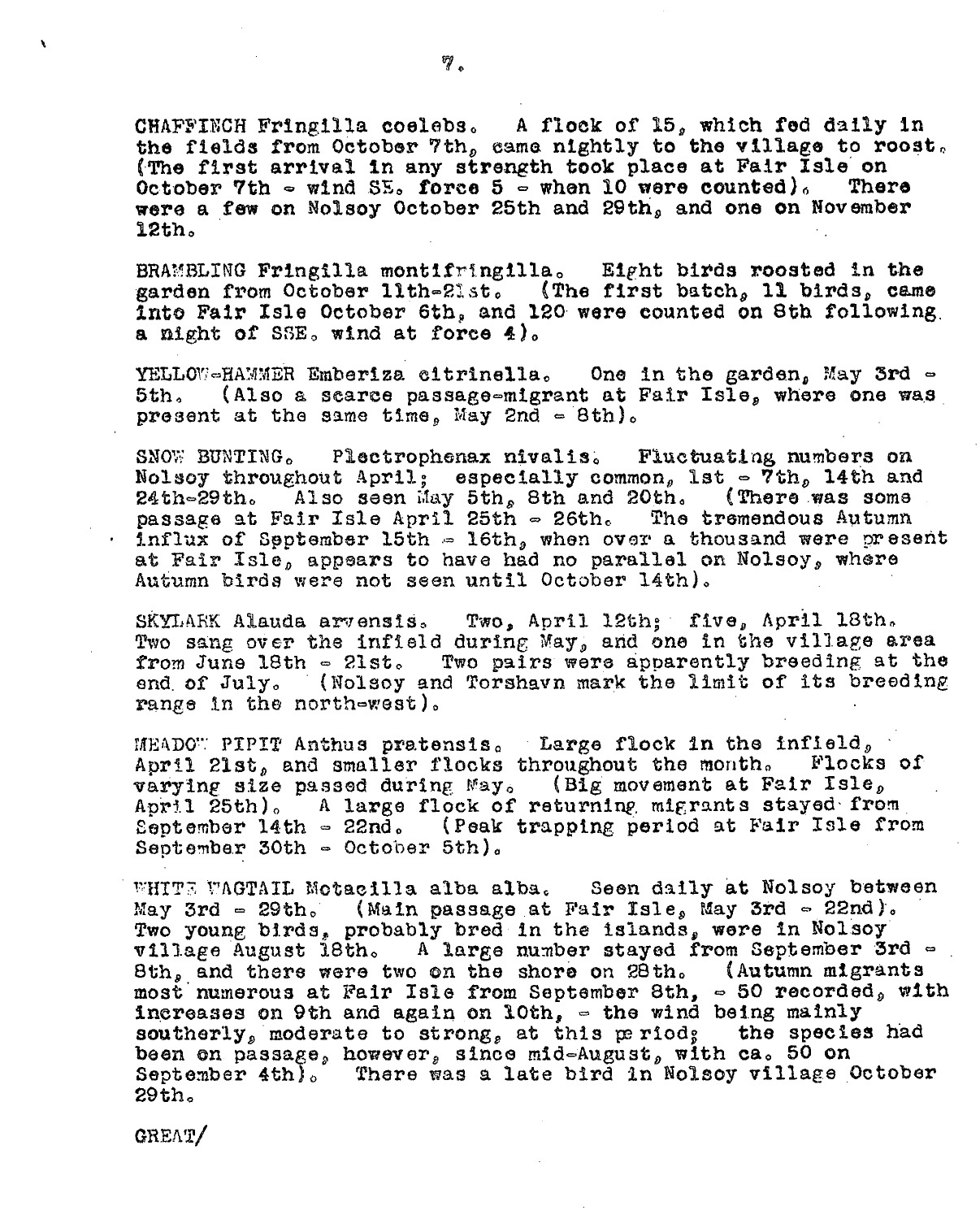GREAT GREY SHRIKE Lanius excubitor. One on the bird-fowling cliffs on October 4th. (The only one noted at Fair Isle was October 9th: also recorded Isle of May (9th-10th) and Spurn  $(6th=10th)$ .

WAXWING Bombycilla garrulus. A bird was found dead at Frodbour in Suduroy on November 1st; single birds were seen at Nolsoy on 7th, 8th and 12th; at Torshavn on 12th and 21st, and specimens were found dead on the islands of Kallsoy, Kunoy and Sandoy on or about lith-12th. (This seems to have been the peak of the "invasion" in Faeroe and corresponds well with the visitation to Fair Isle of a flock of 20 and one or two smaller parties from November  $10th-12th$ .

PIED FLYCATCHER Muscicapa hypoleuca. A single bird in the garden, September 15th-18th. (Ten was the most on any one day at Fair Isle, September 12th, and the next record is three for the 16th).

(RED-BREASTED FLYCATCHER Muscicapa parva. The movement noted by the British east-coast Observatories (Brit. Birds, 43: 217) does not appear to have reached Nolsoy. NFP. writes that he feels confident that a bird he had under close observation in his garden all day on September 25th was a specimen of the Brown Flycatcher, Muscicapa latirostris, not previously recorded for Faeroe. Τ'n might be added that the second Faeroe record for the Spotted Flycatcher, Muscicapa striata, is represented by a skin of a lat Winter bird in his possession, killed by a cat in the Autumn of  $1948.$ 

GOLDCREST Regulus regulus. Appeared in the village, April 2nd -4th: exceptional numbers arrived on 6th and 25th. (One was trapped at Fair Isle March 29th and there was a fresh movement on April 2nd, with a faw also on 6th and 7th). There were three in the garden, September 26th-30th. (A few at Fair Isle, 26th-29th). An unusually heavy migration took place in Faeroe at the beginning of October. Birds were seen singly or in small parties all over Nolsoy between 1st - 8th: "A few died shortly after their arrival, or were taken by cats or crows. Migration, I am sure, has been all over the islands, as I got birds to mount from Bordoy, Suduroy, Streymoy, Eysturoy and Sandoy". (About 30 were counted on Fair Isle on October 7th, and again from  $9 \approx 12th$ ). There was a single bird at Nolsoy from November 9th - 12th.

WILLOW-WARBLER Phylloscopus trochilus. A single very yellowish bird in the garden from August 18th  $\approx$  20th, and a greyer specimen with it on 18th. Another yellowish bird appeared on September 2nd; there were two on 3rd and four from 4th  $\approx$  9th. An unusually large arrival of Phylloscopus trochilus acredula took place on September 8th/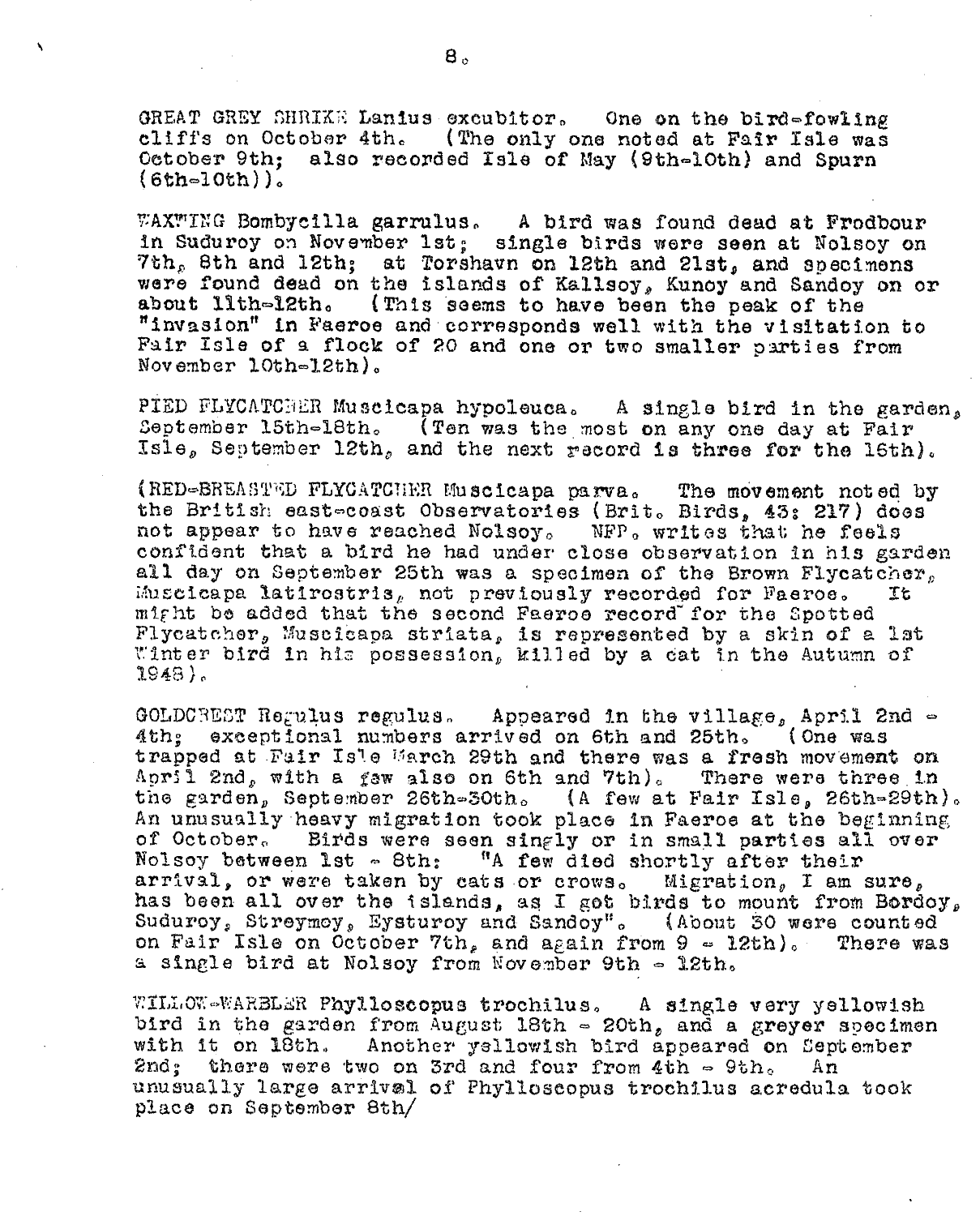8th, several remaining until 10th. Two were seen on September 18th - 19th. (The mid-August birds have no parallel on Fair Isle: there were three or four daily from August 29th to September 6th, and only odd birds until a small influx took place on 12th).

WOOD WARBLER Phylloscopus sabilatrix. There were two in the garden on September 14th are again two on October 1st. (One collected September 1st, 1948, provides the first record for the Faeroes. Single specimens of this rare migrant appeared at Fair Isle on September 6th and 19th).

(? EVERSMANN'S WARBLER Phylloscopus borealis. Two birds, in the garden from September 10th - 12th, were possibly this species).

Two in the garden. YELLOW-BROWED WARBLER Phylloscopus inornatus. September 26th - 29th; also on October 1st, one still being present on 3rd. (These are the first records for the Faeroe Islands, but NFP. believes he has previously seen the species, at long intervals, on Autumn migration at Nolsoy. The first of the Autumn immigrants to Britain was observed at Fair Isle, August 28th; There was one here September 19th and two or three between 21st -Birds were seen singly on September 28th and October 12th 25th. and 15th - 16th. Isle of May occurrences were September 21st, October 6th - 7th and 24th, whilst the Bird Observatories at Spurn, Gibraltar Point and Lundy also recorded the species on October 6th -7th: see Brit. Birds 43: 217).

BARRED WARBLER Sylvia nisoria. A bird of the year was taken on September 18th. (One at Fair Isle, September 20th).

GARDEN WARBLER Sylvia borin. One sang in the garden, June 1st -3rd. There were two from September 21st  $\sim$  23rd, three on 24th and two until 27th. (At Fair Isle there were one or two in mid-September, but the peak passage was from 23rd  $\sim$  26th).

BLACKCAP Sylvia atricapille. Two in the garden, September 27th, one on 28th, and again two on 30th. A male in the same haunt, October 21st, and two birds between November 3rd  $\sim$  6th. (The protracted passage at Fair Isla peaked September 23rd = 29th, and there were others in October, motably 7th and 9th. The November movement was also experienced at Fair Isle, males being seen from 6th  $\sim$  9th and also 13th and 18th).

WHITETHROAT Sylvia communis. A female which arrived at Nolsoy on May 14th was killed by a cat on 16th. (May 14th was the arrival date at Fair Isle). A bird visited the garden, June 2nd, and there was another on September 20th.

LESSER/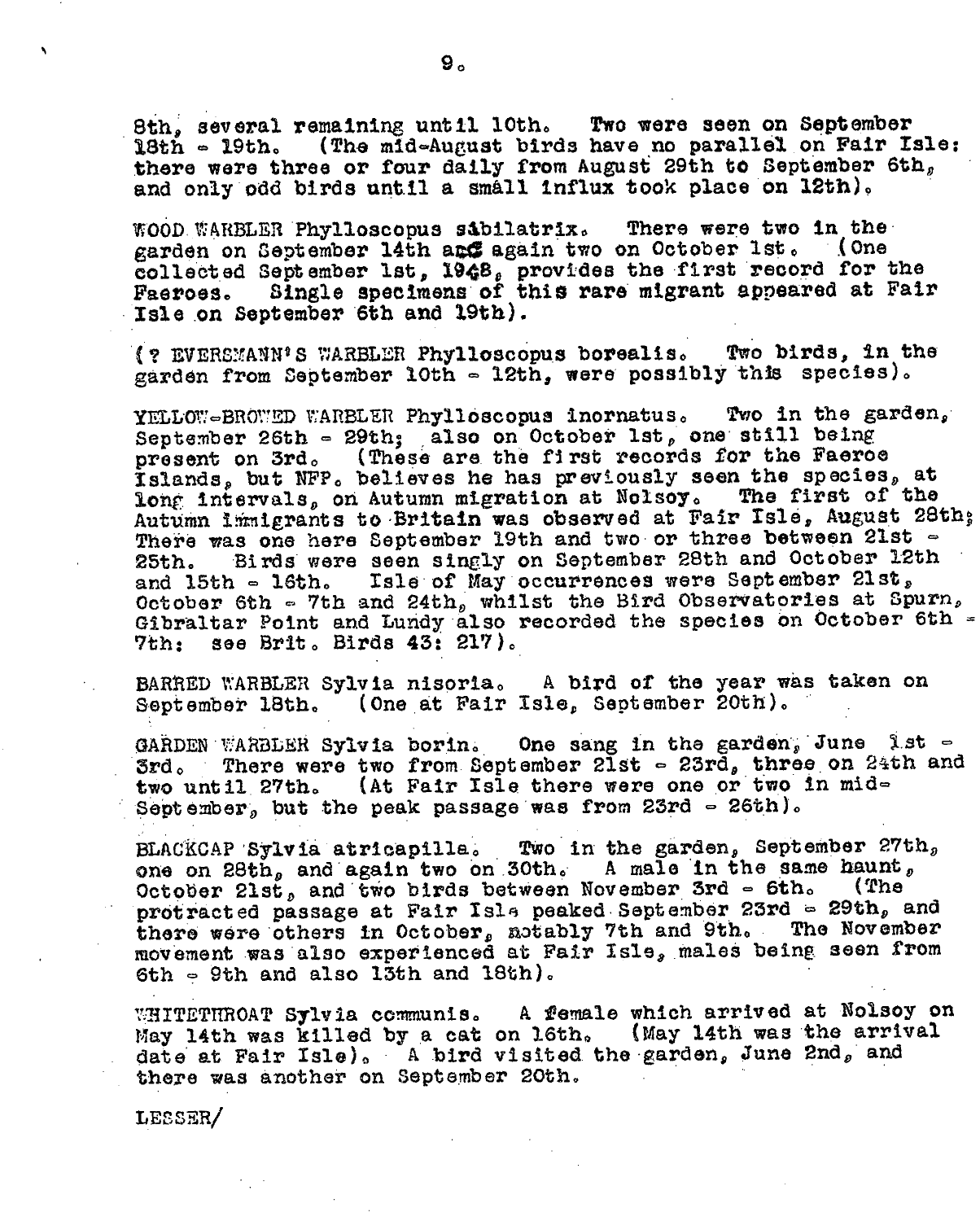LESSER WHITETWROAT Sylvia curruca. There were birds in the garden September 6th-9th. (There was one at Fair Isle on 6th and one or two from 9th).

FIELDFARE Turdus Pilaris. A flock arrived October 13th, and subsequently birds were sear almost daily. (Arrivals at Fair Isle October 9th - 12th).

REDWING. Turdus musicus. A single bird, probably musicus, April On 5th a flock arrived which appeared to comprise both 2nd  $\sim$  4th. races: the musicus type disappeared after two days, but the others remained until 14th, One, April 21st. A flock of 5, thought to be musicus, visited the garden September 30th. Shirds in the fields, October 8th - lith, looked like coburni. Single (Over a thousand came into Fair Isle, October 7th, and there was as big an influx on 9th. No coburni were trapped until 21st).

BLACKBIRD Turdus merula. There were a good many in the village from April 2nd - 5th, increasing 6th. Some haunted the fields from 8th - 21st, and there were a few to the end of the month. (Passage at Fair Isle was from March 26th - April 2nd, with a few also on 9th). Autumn birds visited Nolsoy from September 23rd. (Autumn migration at Fair Isle began with a few on 24th, and the peak was October 9th = 21st. Gibraltar Point reported an influx on September 23rd with marked passage movement from October 7th, -Brit. Birds. 43: 212).

WHEATEAR Oenanthe oenanthe. First males, April 22nd. (Passing) at Fair Isle throughout the month).

HOUSE MARTIN Delichon urbica. Five hawking over the village, May (Spring passage at Fair Isle from May 19th).  $26th.$ 

 $CUCKOO$  Cuculus canorus. An adult male, May 17th  $\sim$  18th. (Odd birds at Fair Isle, May 14th - 24th and early June).

GREAT SPOTTED WOODPECKER Dryobates major, One in Nolsoy village, September 26th - 29th. (The first arrived at Fair Isle, September 12th, others on 21st, 24th and October 6th; the Isle of May had immigrants from September 12th and between 22nd - 30th, - Brit. Birds, 43: 217).

SHORT-EARED OTL. Asic flammeus. One on the eastern cliffs, June 3rd.

GREENLAND FALCON Falco rusticolus candicans. One hunting Rook Doves over the fields, September 29th.

KESTREL Falco tinnunculus. A young male during September.

**MERLIN/**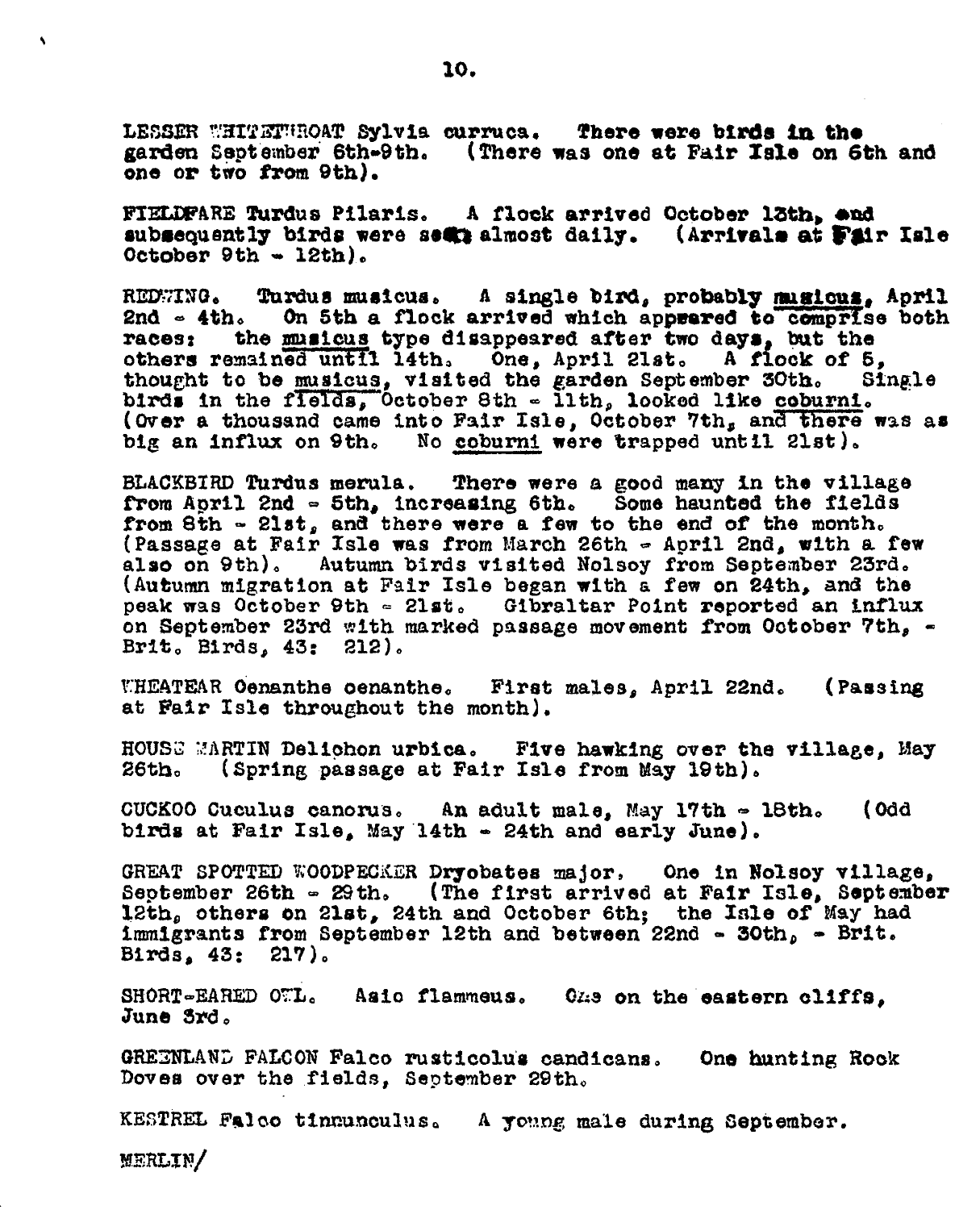MERLIN Falco columbarius. Singly, August 5th (hunting Starlings) and 29th and September 2nd. Three young birds, September 9th; singly on 10th, 13th, 19th, 28th and two on 30th. Two on October 3rd and again on 7th, one on 17th and three on 25th. (Daily at Fair Isle from August 27th to October 22nd).

NONUY BUZZARD Pernis apivorus. A male was shot in Hoydalur, near Torshavn, on May 16th, and was sent to be mounted: it was a very pale bird. (One previous record, from Nolsoy).

HERON Ardea cinerea. Four, over the sea east of Nolsoy, September 10th.

WHOOPER SWAN Cygnus cygnus. A small flock in early April.<br>on the west side, April 20th, and four in the bay on 22nd.  $S1x$ There were 37 birds on a small lochan on April 25th. (No Spring records for Fair Isle). An unusually large flock of 80 flew over going NE. on May 10th, and another large flock of 87 was seen flying along the west coast on September 30th. (Three passed Fair Isle, September  $30th$ .

GREY LAG GOOSE Anser anser. Flock of 15 in the fields, early April. "Grey Geese" were noted on April 22nd and 26th-27th. A flock of 7 near the village, May 10th. (No Spring records of grey zeese at Fair Isle).

WHITE-PRONTED GOOSE Anser sloifrons. Three in the infield, April 24th. (There are about six previous records for Faeroe).

PINK-FOOTED GOOSE Anser arvensis brachyrhynchus. A young male shot on May 18th out of a gaggle of 8 birds is in NFP. Is collection. Five in the infield, May 20th, had decreased to 3 on 21st and one only on 23rd.

BARNACLE GOOSE Branta leucopsis. One, during May.

DARK-BREASTED BRENT GOOSE Branta bernicla bernicla. One in the fields, November 5th-7th. (One previous record, also from Nolsoy).

PINTAIL Anas acuta. Pair on a lochan, July 23th, where a female and young were seen in 1926. (There are one or two breeding records only).

TEAL Anas crecca. Three in the village bay, May 13th.

TUFTED DUCK Aythya fuligula. Two drakes and three ducks in the village bay May 14th-16th. (Two drakes and a duck on May 14th-15th are the only Spring records for Fair Isle).

 $SCAUP/$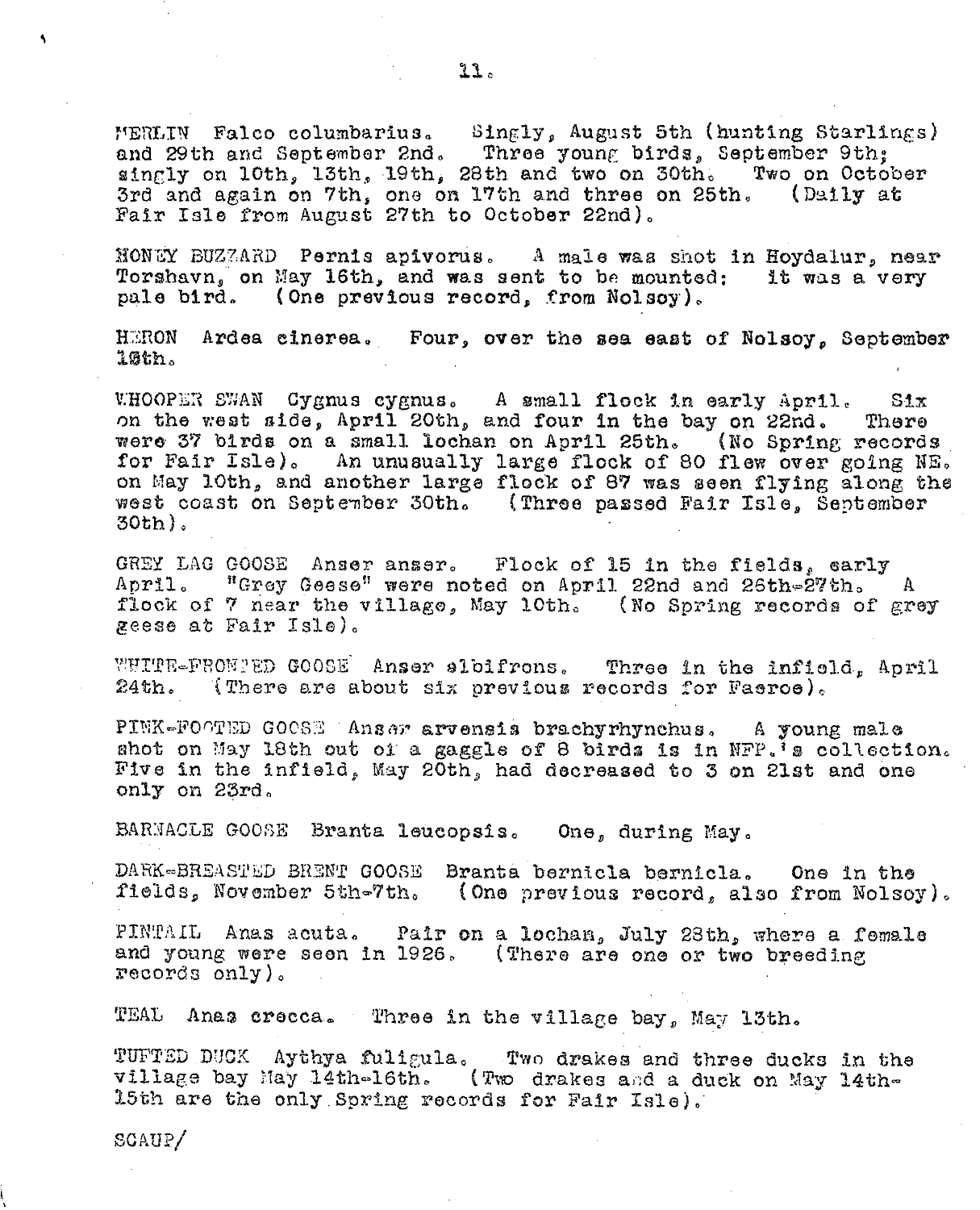SCAUP Aythya marila. A female, April 4th. Pair in the bay. May 16th, also May 26th.

DARROW'S GOLDENEYE Bucophala islandica. A young female was shot in the village bay in April. (Third record of this non-British species in Faeroe since it was first recognised by NFP. in 1944).

LONG-TAILED DUCK Clangula Myemalis. Three in the bay, April leth.

KING EIDER Somateria spectabilis. An old drake kept company with the resident fomateria mollissima faeroeemsis at the south of the island, September 16th-18th. There was one at the north end, October 3rd.

CORNORANT Phelaeroconex carbo. One flying east over the village (Now believed be be entinet as a breeding-apscies). April 14th.

SOOTY SHEARWATER Puffinus grisews. A few at rea on the east side of Nolsoy on most days during September.

GREAT NORTHERN DIVER. Colymbus immer. Single bird, May 22nd=25th.

WOOD PIGEON. Columbus palumbus. One in fields, April 20th; one feeding with Starlings, 24th. One in the infection cotober 24th. (Two or three at Fair Isle from April 25th and a few second week of  $0$ ctober).

TURTLE DOVE Streptopelia turtur. Pind of the year, September 13th (One at Fair Isle September 11th and two or three 20th-21st. Why this bird, which does not breed in Nerway, should be so regular in Autumn in Faeroes and Fair Isle is something of a mystery),

BLACK-TAILED GODWIT. Limosa limosa. Three in the infield, June 3rd-4th; same birds at the south end, 7th. A female, June 9th. Two young birds in the infield, October 3rd.

CURLEW Numenius arquata. Single birds and small flock on the moors and infield throughout April. Flecks of varying aime on moors at the south end, September 28th and throughout October.

WOODCOCK Reelopax rusticela. Single bird, April 6th, and one in May. (Passage at Pair Isle at beginning of April).

TURNSTOWE Arenaria interpres. Common in fluctuating numbers throughout April. Two adults in worn plumage and three young sogether on the west side, August 12th. Several in the fields and on the shore, usually with Starlings, throughout September and October, "Are wintering here in small and large flocks on the  $\frac{1}{2}$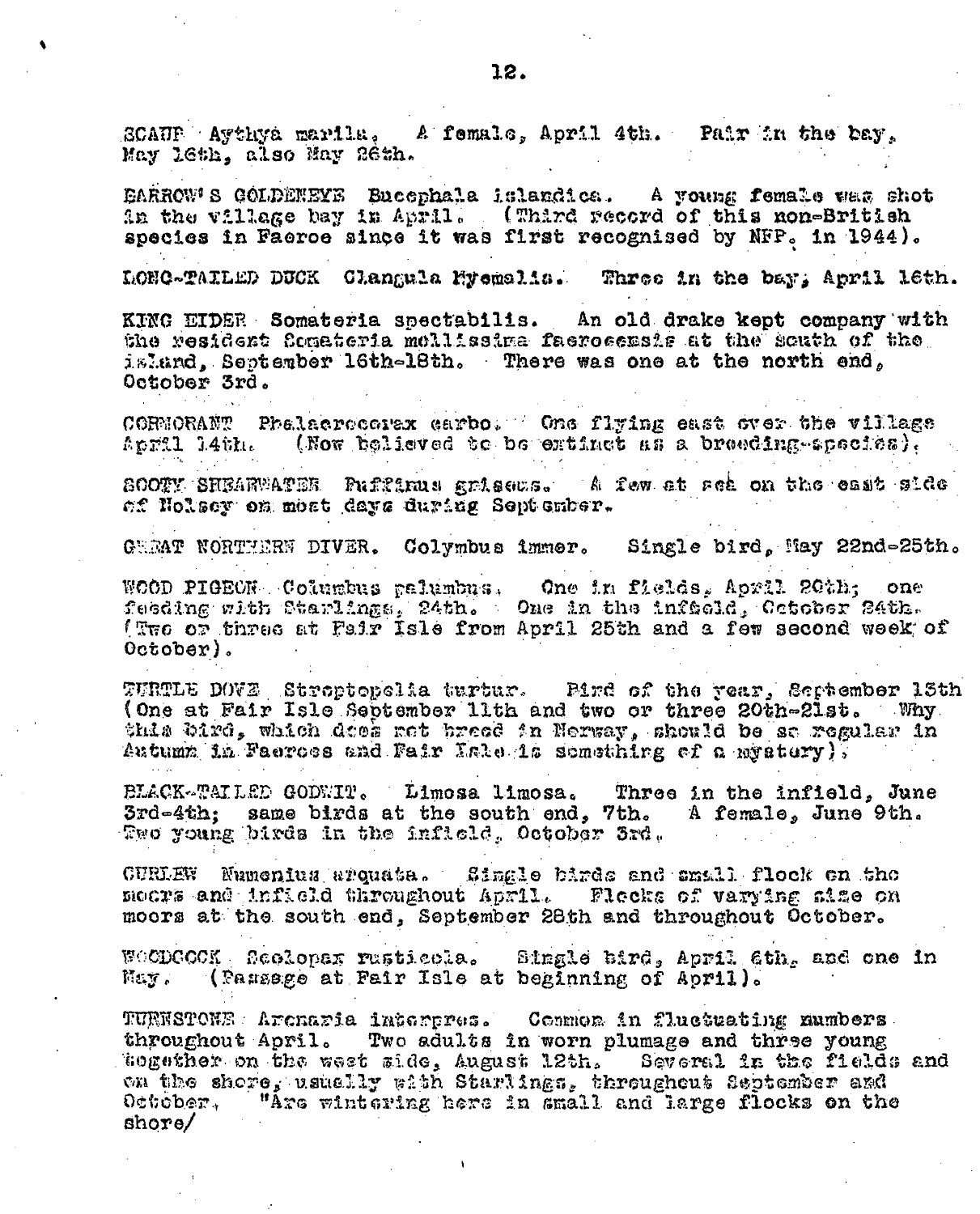shore and in the infield". (Over 50 arrived at Fair Isle on August 13th).

KNOT Calidris canutus. Seven on the shore, August 30th, and 5 on September 4th.

PURPLE SANDFIPER Galidris maritima. A fow flocks on the shore during April. Small flocks on the shore throughout October and into the Winter. This species has decreased during the past few years.

REDSHANK Tinga totanus. Three in the infield, April l6th; two in the village area, May 21st and 29th. Twelve on the shore, August 22nd. Singly or in flocks of from three to seven birds throughout September, A few wintered.

GOLDEN PLOVER Pluvialis apricaria. Large Flock on the moors at the south end, April Sth; otherwise a few on most dates in April. A large flock arrived October 28th and stayed till 30th.

LAPWING Vanellus vanellus. A flock of seven on the moors, October 4th-7th; singly in the fields, October 22nd and November 6th. (Small number at Fair Isle, October 4th-6th, and again 19th-20th)。

CASPIAN TERN Hydroprogne caspia. One on April 4th in the village bay, in a strong wind. It dived from considerable heights and seemed to go far deeper than does Sterna macrura. (There is one previous record for Faeroe).

LITTLE GULL Larus minutus. A male was collected at Nolsoy on February 22nd. (Seven previous records in Faeroe).

BLACK-HEADED GULL Larus ridibundus. Small flocks or single birds in the village bay on odd days in November.

GLAUCOUS GULL Larus hyperboreus. Daily in October, unusually many on 23rd, and a small number throughout November. (A few at Fair Isle, October 26th).

ICELAND GULL Larus glaucoides. Singly throughout October and November. (There was no unusual abundance of Iceland Gulls at Nolsoy, as there was in Shetland, during the Winter 1949-50, - see Bulletin No.  $1_p$  para $2$ ).

GREAT SKUA Catharactes skua. Seen daily up to September 28th. (Three at Fair Isle on 29th and last seen October 6th).

POMARINE/